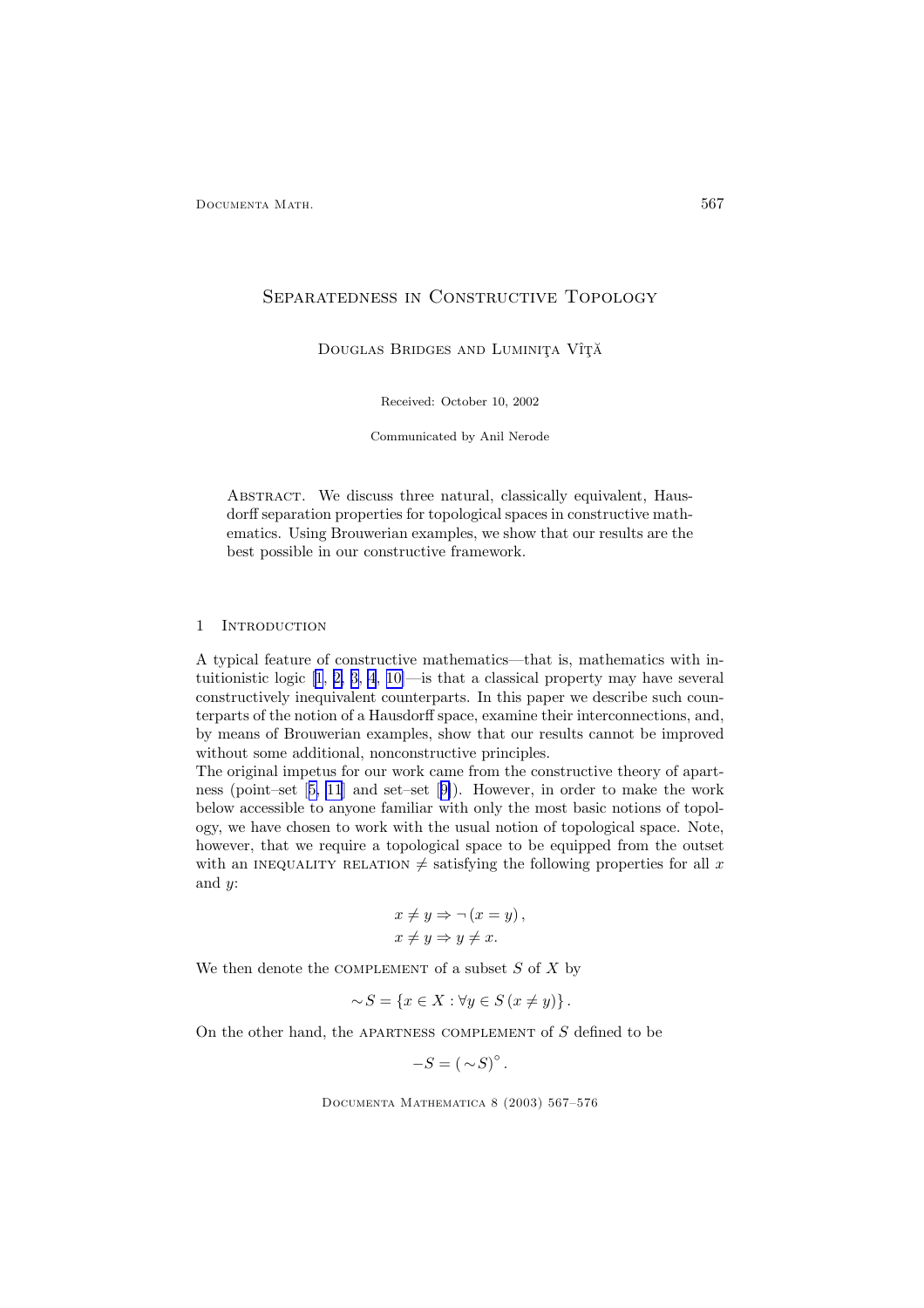If

$$
\forall x, y \, (\neg \, (x \neq y) \Rightarrow x = y) \, ,
$$

then we say that the inequality is TIGHT. We note here, for future reference, that a topological space  $X$  is

• topologically cotransitive if

$$
(x \in U \land U \in \tau) \Rightarrow \forall y \in X \ (x \neq y \lor y \in U) \ ;
$$

• locally decomposable if

$$
(x \in U \land U \in \tau) \Rightarrow \exists V \in \tau \ (x \in V \land X = U \cup \sim V).
$$

Note that local decomposability implies topological cotransitivity. In the constructive theory of point–set apartness spaces, topological cotransitivity is postulated, and local decomposability is an extremely valuable property to have [[6, 7\]](#page-8-0). For example, local decomposability ensures that if an apartness relation is induced by a topology, then the natural topology produced by the apartness relation coincides with the original topology. So important is local decomposability that it is actually postulated as a property of an apartness relation between sets [[6\]](#page-8-0).

We will need some basic facts about nets in constructive topology. By a DI-RECTED SET we mean a nonempty set D with a preorder<sup>1</sup>  $\succcurlyeq$  such that for all  $m, n \in D$  there exists  $p \in D$  with  $p \ge m$  and  $p \ge n$ . If  $(X, \tau)$  is a topological space, then to each  $x$  in  $X$  there corresponds a special net defined as follows. Let

$$
D_x = \{ (\xi, U) \in X \times \tau : x \in U \wedge \xi \in U \},
$$

with equality defined by

$$
(\xi, U) = (\xi', U') \Leftrightarrow (\xi = \xi' \wedge U = U'),
$$

and for each  $n = (\xi, U)$  in  $D_x$  define  $x_n = \xi$ . It is easy to see that D is a directed set under the INCLUSION PREORDER defined by

$$
(\xi, U) \succcurlyeq (\xi', U') \Leftrightarrow U \subset U',
$$

so that  $\mathcal{N}_x = (x_n)_{n \in D_x}$  is a net—the BASIC NEIGHBOURHOOD NET of x. We say that a net  $(x_n)_{n\in D}$  in X converges to a LIMIT x in X if

$$
\forall U \in \tau \ (x \in U \Rightarrow \exists n_0 \in D \ \forall n \succcurlyeq n_0 \ (x_n \in U)).
$$

<sup>&</sup>lt;sup>1</sup>The classical theory of nets requires a partial order. If we used a partial order in our constructive theory, we would run into difficulties which the classical theory avoids by applications of the axiom of choice.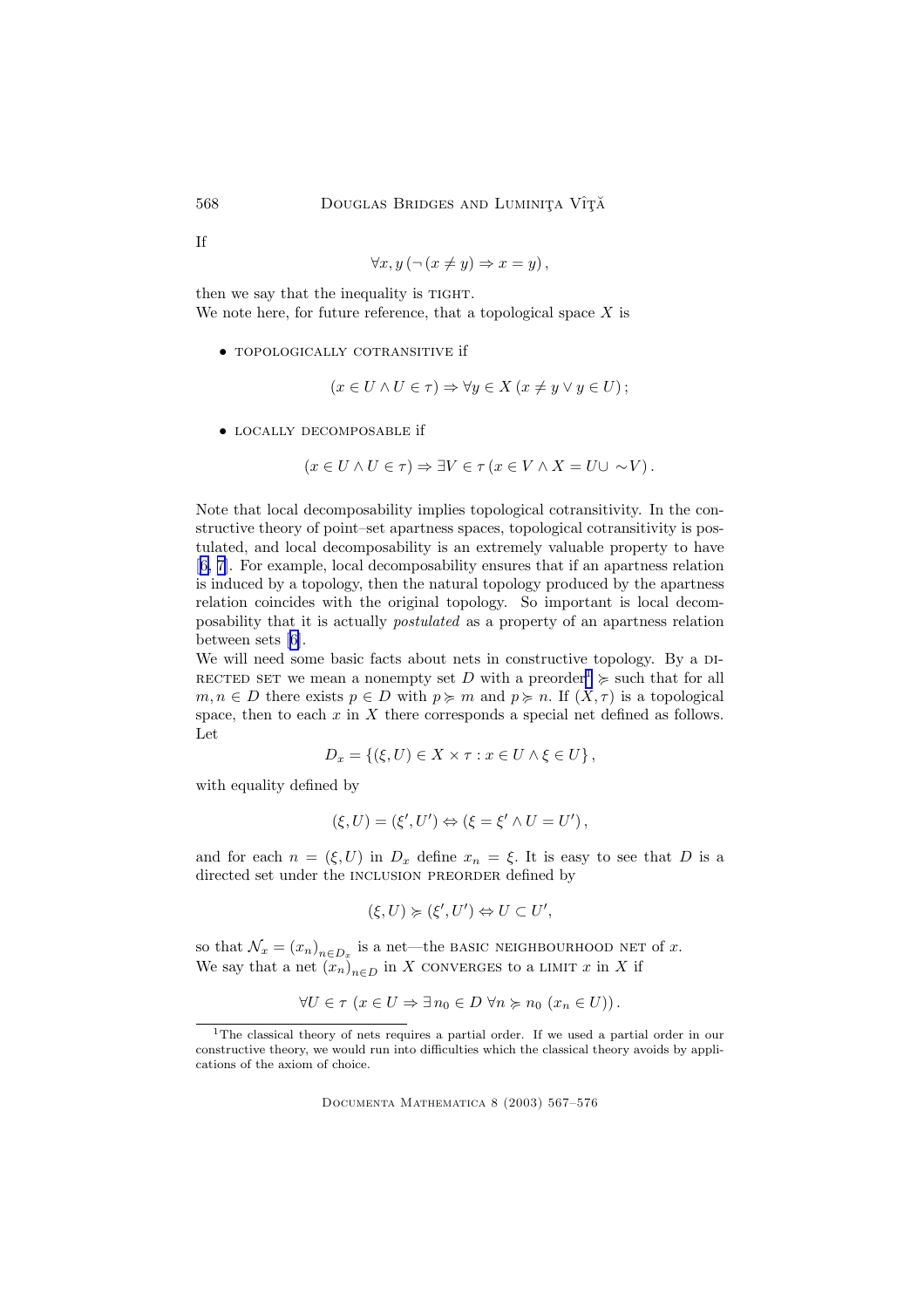## <span id="page-2-0"></span>2 Hausdorff and unique limit properties

Let  $(X, \tau)$  be a topological space. More or less as in classical topology, we say that  $X$  is HAUSDORFF, or SEPARATED, if it satisfies the following condition:

H If  $x, y \in X$  and  $x \neq y$ , then there exist  $U, V \in \tau$  such that  $x \in U, y \in V$ , and  $U$  ⊂∼ $V$ 

In that case,  $V \subset \sim U$ .

Classically, being Hausdorff is equivalent to having the UNIQUE LIMITS PROP-ERTY:

ULP If  $(x_n)_{n\in D}$  is a net converging to limits x and y in X, then  $x = y$ .

We say that a point  $y$  in  $X$  is EVENTUALLY BOUNDED AWAY FROM A NET  $(x_n)_{n\in D}$  in X if there exists  $n_0 \in D$  such that

$$
y \in -\left\{x_n : n \succcurlyeq n_0\right\}.
$$

From a constructive viewpoint, the unique limits property appears rather weak; of more likely interest is the (classically equivalent) strong unique limits property:

SULP If  $(x_n)_{n\in D}$  is a net in X that converges to a limit x, and if  $x \neq y \in X$ , then  $(x_n)_{n\in D}$  is eventually bounded away from y.

In this section we investigate constructively the connection between these two uniqueness properties and condition H. Specifically, we prove that the following diagram of implications occurs:



We first have an elementary, but useful, lemma.

LEMMA 1 Let X be a topological space, x a point of X, and  $\nu = (\xi, U) \in D_x$ . Then

$$
U = \{x_n : n \in D_x, n \succcurlyeq \nu\}.
$$
\n<sup>(1)</sup>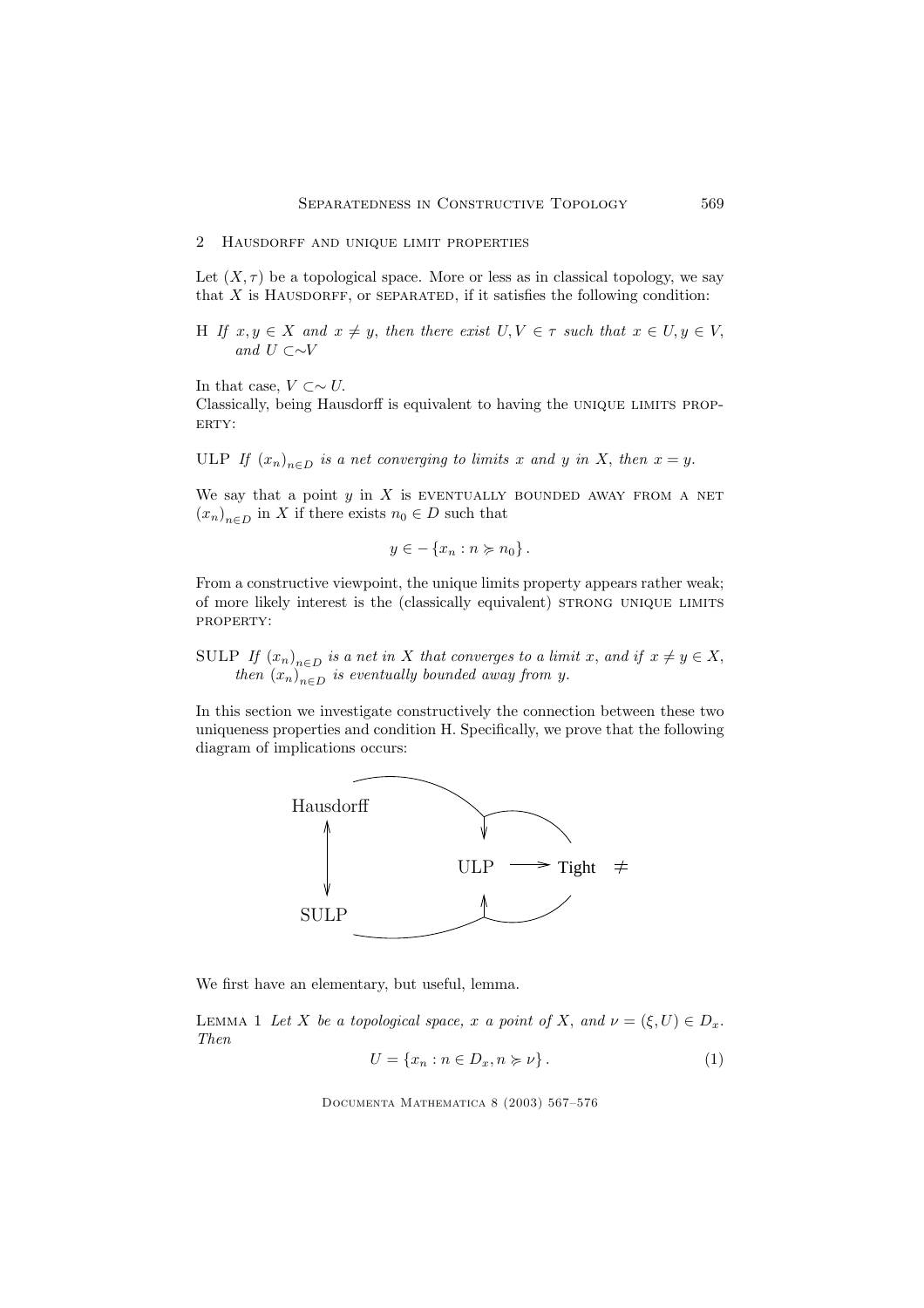<span id="page-3-0"></span>PROOF. Consider  $n \in D_x$ . If  $n = (x_n, W) \geq \nu$ , then  $x_n \in W \subset U$ . Hence  ${x_n : n \geq \nu} \subset U$ . On the other hand, for each  $y \in U$  we have  $(y, U) \geq \nu$ , so  $y \in \{x_n : n \succcurlyeq \nu\}$ .

PROPOSITION 2 A topological space is Hausdorff if and only if it has the strong unique limits property.

PROOF. Let  $(X, \tau)$  be a topological space. Assume first that X is Hausdorff, let  $(x_n)_{n\in D}$  be a net converging to a limit x in X, and let  $x \neq y$  in X. Choose  $U, V \in \tau$  such that  $x \in U, y \in V$ , and  $U \subset \sim V$ . There exists  $n_0$  such that  $x_n \in U$ for all  $n \succcurlyeq n_0$ . Then

$$
y\in V\subset\sim U\subset\sim \{x_n:n\succcurlyeq n_0\}\,,
$$

so

$$
y \in \left(\sim \{x_n : n \succcurlyeq n_0\}\right)^\circ = -\{x_n : n \succcurlyeq n_0\}.
$$

Now suppose that  $X$  has the strong unique limits property, and let  $x, y$  be points of X with  $x \neq y$ . Since the net  $\mathcal{N}_x$  converges to x, there exist  $n_0 = (\xi, U) \in D_x$ and  $V \in \tau$  such that

$$
y \in V \subset \sim \{x_n : n \in D_x, n \succcurlyeq n_0\}.
$$

By Lemma [1](#page-2-0),

$$
U = \{x_n : n \in D_x, n \succcurlyeq n_0\}.
$$

Thus  $x \in U$ ,  $y \in V$ , and  $V \subset \sim U$ ; so X is Hausdorff. ■

Corollary 3 A Hausdorff space with tight inequality has the unique limits property.

PROOF. Let  $(x_n)_{n\in D}$  be a net converging to limits x, y in a Hausdorff space X with tight inequality. If  $x \neq y$ , then we obtain a contradiction from Proposition 2. Hence  $\neg (x \neq y)$ , and so, by tightness,  $x = y$ .

By a T<sub>1</sub>–space we mean a topological space  $(X, \tau)$  with the property

 $x \neq y \Rightarrow \exists U \in \tau \ (x \in U \subset \sim \{y\}).$ 

The following lemma enables us to prove a partial converse to Corollary 3.

LEMMA 4 Let X be a topological space. If X is a  $T_1$ -space with tight inequality, then

$$
\forall x, y \in X \left( y \in \overline{\{x\}} \Rightarrow x = y \right). \tag{2}
$$

Conversely, if  $(2)$  holds and X is topologically cotransitive, then the inequality on X is tight.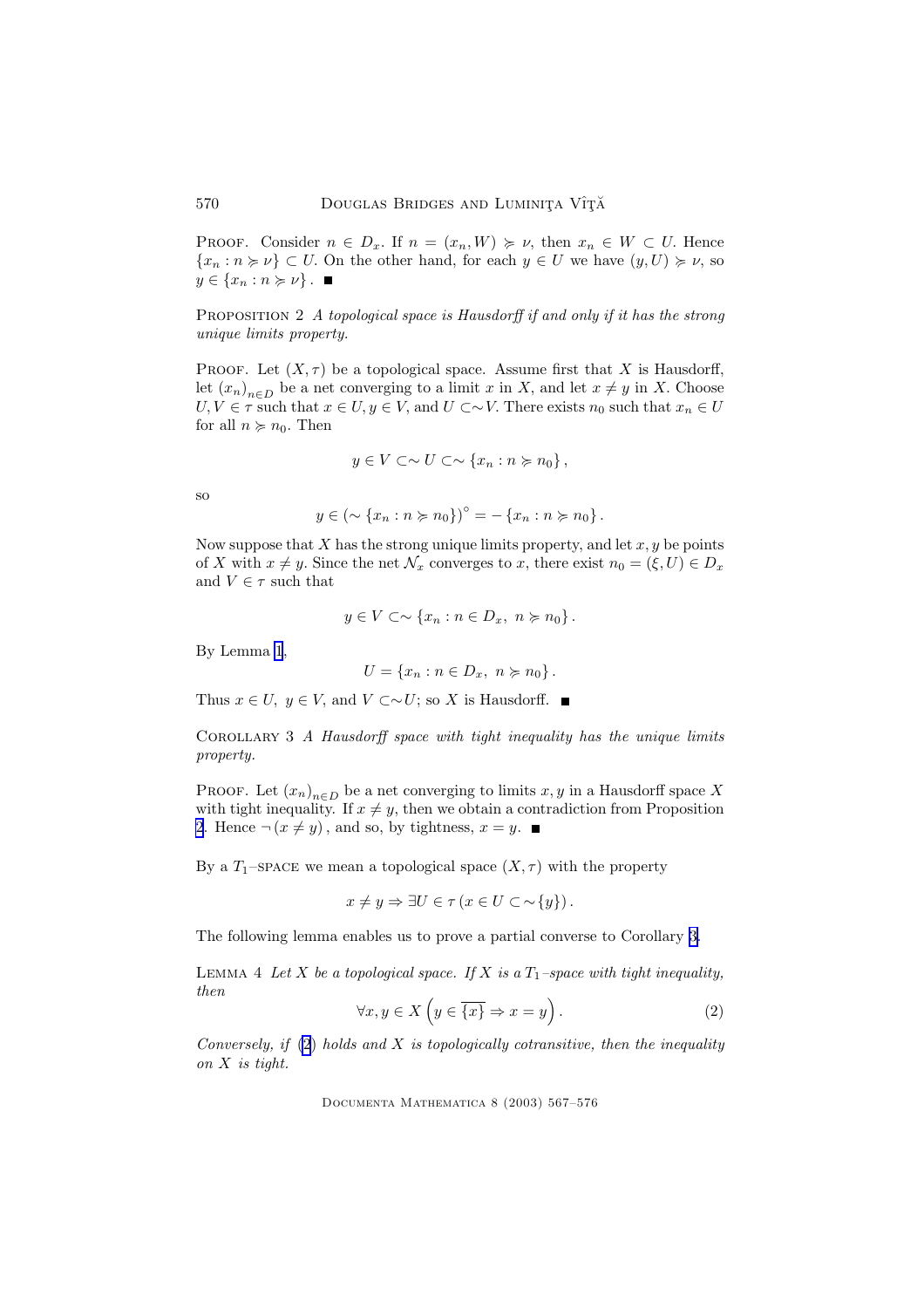PROOF. Suppose that X is a  $T_1$ –space with tight inequality, let  $y \in \overline{\{x\}}$ , and assume that  $x \neq y$ . Then there exists  $U \in \tau$  such that  $x \in U \subset \neg \{y\}$ ; whence  $y \notin \overline{\{x\}}$ , which is absurd. Thus  $\neg (x \neq y)$  and therefore, by tightness,  $x = y$ . Conversely, suppose that  $(2)$  $(2)$  holds and that X is topologically cotransitive. Let  $\neg(x \neq y)$ . For each  $U \in \tau$  with  $x \in U$ , the topological cotransitivity of X implies that either  $x \neq y$  or else  $y \in U$ ; the former alternative is ruled out, so we must have  $y \in U$ . Hence  $y \in \overline{\{x\}}$  and so, by ([2\)](#page-3-0),  $x = y$ .

PROPOSITION  $5$  In a topological space with the unique limits property the inequality is tight.

PROOF. Let  $X$  be a topological space with the unique limits property, and suppose that  $y \in \{x\}$ . Then every open set containing x contains y. Let

$$
L = \{(z, U, V) : U, V \in \tau, \ x \in U, \ y \in V, \ z \in U \cap V\},\
$$

where

$$
(z, U, V) = (z', U', V') \Leftrightarrow z = z' \wedge U = U' \wedge V = V'.
$$

Define a binary relation  $\succcurlyeq$  on L by

$$
(z_1, U_1, V_1) \succcurlyeq (z_2, U_2, V_2) \Longleftrightarrow U_1 \subset U_2.
$$

It is easy to show that L is directed with respect to this binary relation. For each  $n = (z, U, V)$  in L define  $x_n = z$ . Then the net  $(x_n)_{n \in L}$  converges to both x and y in X; whence  $x = y$ . It follows from Lemma [4](#page-3-0) that the inequality on X is tight.  $\blacksquare$ 

## 3 Limiting examples

In this section we show that the connections (summarised in the diagram presented earlier) we have established between the Hausdorff condition, the unique limits property, and the strong unique limits property are the best possible within our constructive framework. We begin by showing that Hausdorff is not enough to establish tightness.

PROPOSITION 6 If every topologically cotransitive topological space with the unique limits property has tight inequality, then the law of excluded middle holds in the weak form  $(\neg \neg P \Rightarrow P)$ .

PROOF. Let P be any syntactically correct statement such that  $\neg P$  holds, and take  $X = \{0, 1, 2\}$  with equality satisfying

$$
0 = 1 \Leftrightarrow P
$$

and inequality given by

 $0 \neq 2$ ,  $1 \neq 2$ , and  $(0 \neq 1 \Leftrightarrow \neg P)$ .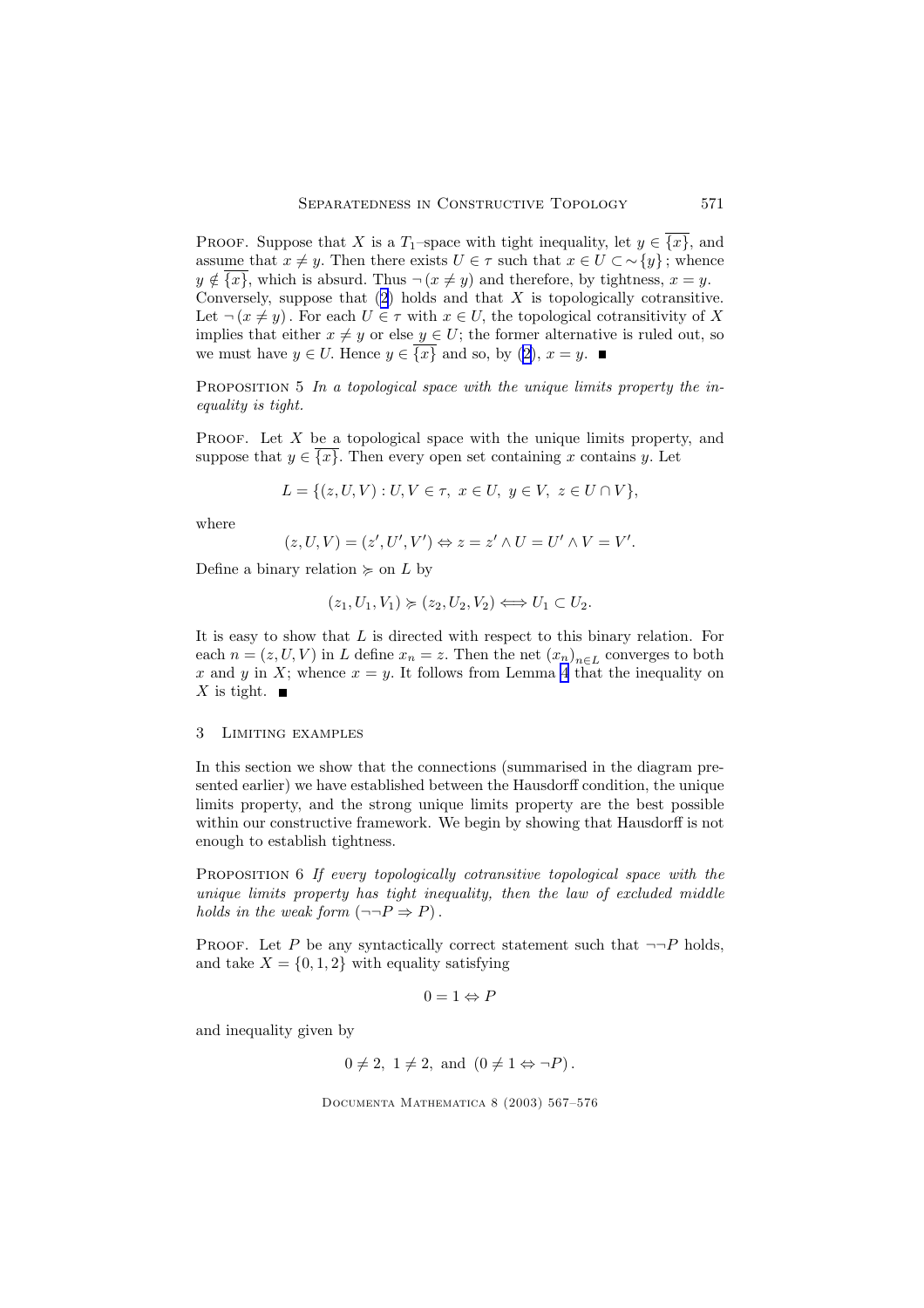Define a topology  $\tau$  on X by taking the basic open sets to be the complements of subsets of  $X$ . To see that  $X$  has the topological cotransitivity property, consider all possible cases that arise when  $x \in U$  and  $U \in \tau$ . We may assume that  $U = \neg S$  for some  $S \subset X$ . If  $x = 0$ , then  $0 \in \neg S$ . It follows that  $S \subset \{2\}$ : for if  $s \in S$ , then either  $s = 1$  or  $s = 2$ ; in the former case,  $0 \neq 1$  and therefore  $\neg P$ , which contradicts our hypotheses. Since  $1 \neq 2$ , we have  $1 \in \sim S$ ; since also  $0 \neq 2$ , we conclude that

$$
\forall y \in X \ (0 \neq y \lor y \in \sim S = U).
$$

The case  $x = 1$  is similar, and the case  $x = 2$  is even easier to handle. We claim that X is a Hausdorff apartness space. If  $x \neq y$ , then without loss of generality, either  $x = 0$  and  $y = 2$  or else  $x = 1$  and  $y = 2$ . Taking, for illustration, the former case, we have  $0 \in \{0,1\} = \sim \{2\}$ ,  $2 \in \{2\} = \sim \{0\}$ , and  $\sim$  {2} =  $\sim$  ~ {0}. Thus there exist  $U, V \in \tau$  such that  $x \in U$ ,  $y \in V$ , and  $U \subset \sim V$ .

Finally, if the inequality on X is tight, then as  $\neg$  (0  $\neq$  1), we have 0 = 1 and therefore  $P$ .  $\blacksquare$ 

Our final proposition shows that, even when the inequality is tight and certain additional hypotheses hold, the strong unique limits property does not entail being Hausdorff. For the proof we introduce a strange lemma and a general construction. The lemma may seem obvious, but in fact we have to be careful to avoid the axiom of choice, which implies the law of excluded middle [[8\]](#page-8-0).

LEMMA 7 Let  $\mathcal C$  be a class of subsets of a set  $X,$  and let  $\left(S_i\right)_{i\in I}$  be a family of subsets of X such that for each i, if  $S_i \neq \emptyset$ , then  $S_i$  is a union of sets in C. If  $S = \bigcup_{i \in I} S_i \neq \emptyset$ , then S is also a union of sets in C.

PROOF. For each  $x \in X$  define

$$
I_x = \{i \in I : x \in S_i\}.
$$

Then

$$
S = \bigcup\nolimits_{x \in X} \bigcup\nolimits_{i \in I} S_i.
$$

If  $x \in S$  and  $i \in I_x$ , then  $S_i \neq \emptyset$  and so is a union of sets in C. Hence S itself is such a union.  $\quadblacksquare$ 

Let X be a set with a nontrivial inequality  $\neq$ . We say that a subset S of X is

- finitely enumerable (respectively, finite) if there exist a natural number *n* and a mapping (respectively, one–one mapping) f of  $\{1, \ldots, n\}$ onto S;
- $\bullet$  COFINITE if it is the complement of a finitely enumerable subset.

<span id="page-5-0"></span>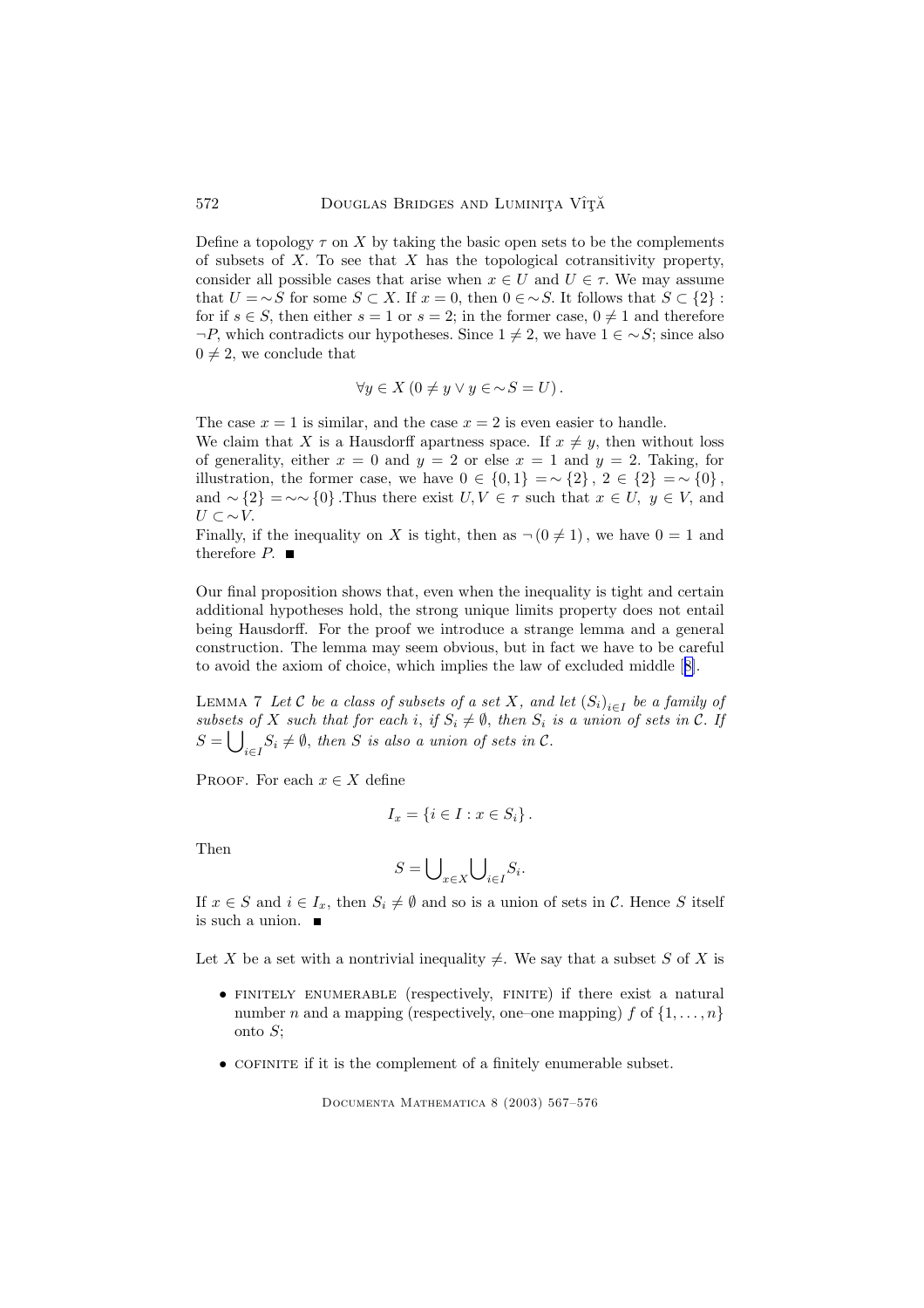<span id="page-6-0"></span>Note that the empty set is finitely enumerable, so  $X$  is cofinite. Also, if  $S$  is finitely enumerable, then either  $S = \emptyset$  or else  $S \neq \emptyset$  (that is, there exists an element of S).

We define the COFINITE TOPOLOGY on  $X$  to be

 $\tau = \{S \subset X : S \neq \emptyset \Rightarrow S$  is a union of cofinite sets}.

To see that this is a topology, note that (as above)  $X \in \tau$  and, by ex falso quodlibet,  $\emptyset \in \tau$ . The unions axiom for a topology is an immediate consequence of Lemma [7](#page-5-0) with  $C = \tau$ . To verify the intersections axiom, let  $(S_i)_{i \in I}$  and  $(T_j)_{j\in J}$  be families of sets in  $\tau$ . For all  $i, j$  choose finitely enumerable subsets  $A_i, B_j$  of X such that  $S_i = \sim A_i$  and  $T_j = \sim B_j$ . Then

$$
\left(\bigcup_{i\in I} S_i\right) \cap \left(\bigcup_{j\in J} T_j\right) = \left(\bigcup_{i\in I} \sim A_i\right) \cap \left(\bigcup_{j\in J} \sim B_j\right)
$$

$$
= \bigcup_{i\in I} \bigcup_{j\in J} (\sim A_i \cap \sim B_j)
$$

$$
= \bigcup_{i\in I} \bigcup_{j\in J} \sim (A_i \cup B_j),
$$

where each  $A_i \cup B_j$  is cofinite. We now recall MARKOV'S PRINCIPLE,

For every binary sequence  $(a_n)_{n=1}^{\infty}$  such that  $\neg\forall n (a_n = 1)$ , there exists n such that  $a_n = 0$ ,

a form of unbounded search that is well–known to be independent of Heyting arithmetic (Peano arithmetic with intuitionistic logic) and is therefore generally regarded as essentially nonconstructive.

PROPOSITION 8 If every locally decomposable  $T_1$ –space with the unique limits property and tight inequality is Hausdorff, then Markov's Principle holds.

PROOF. We take a specific case of the foregoing construction. Let  $(a_n)_{n=1}^{\infty}$  be a decreasing binary sequence such that  $a_1 = 1$  and  $\neg \forall n (a_n = 1)$ . Take

$$
X = \{0\} \cup \left\{\frac{a_n}{n} : n = 1, 2, 3, \ldots\right\}
$$

with the discrete inequality, and let  $\tau$  be the cofinite topology on X. To show that X is a  $T_1$ -space, let  $x \neq y$  in X. Either one of  $x, y$  is 0 or else both are nonzero. If, for example,  $x = 0$ , then  $y = 1/n$  for some n with  $a_n = 1$ . Writing

$$
U = \{0\} \cup \left\{\frac{a_k}{k} : k > n\right\} = \sim \left\{\frac{a_k}{k} : k \le n\right\},\
$$

we see that

$$
U \in \tau \text{ and } x \in U \subset \sim \{y\}. \tag{3}
$$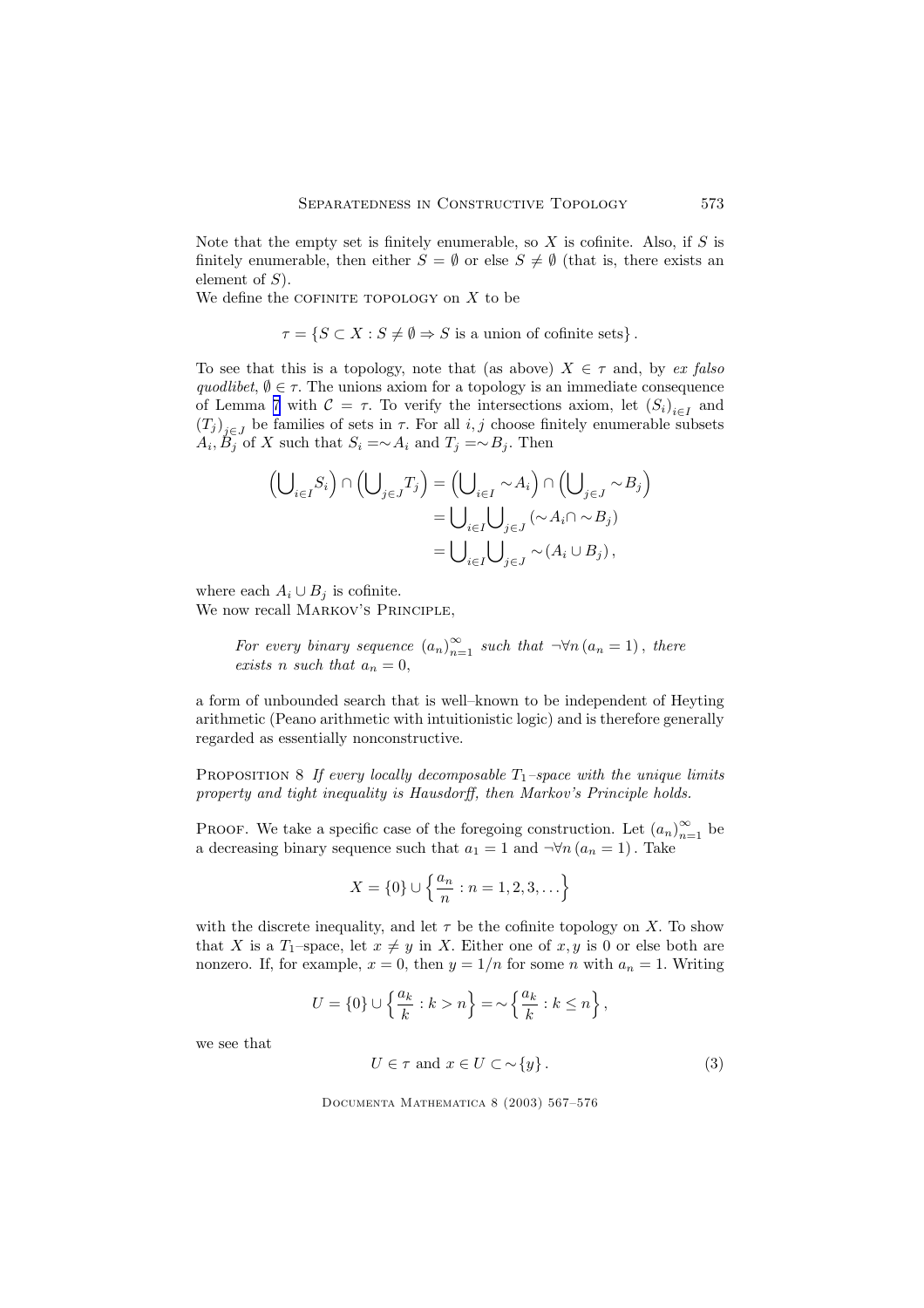So we are left with the case where  $x = 1/m$  and  $y = 1/n$ , with  $a_m = a_n = 1$ . In this case, without loss of generality taking  $m > n$ , we obtain ([3\)](#page-6-0) by defining

$$
U = \{0\} \cup \left\{\frac{a_k}{k} : k \ge m\right\}.
$$

To show that X is locally decomposable, again consider  $x \in X$  and  $U \in \tau$  with  $x \in U$ . We may assume that  $U = \neg A$  for some finitely enumerable set  $A \subset X$ ; without loss of generality,  $A \neq \emptyset$ . Consider first the case  $x = 0$ . Let

$$
K = \max\left\{k : \frac{1}{k} \in A\right\}
$$

and

$$
V = \{0\} \cup \left\{\frac{a_k}{k} : k > K\right\} = \sim \left\{\frac{a_k}{k} : k \le K\right\}.
$$

Then V is a neighbourhood of 0. For each  $y \in X$ , either  $y = 0 \in U$  or else  $y = 1/k$  for some k with  $a_k = 1$ . In the latter case, if  $k > K$ , then  $y \in \sim A = U$ ; whereas if  $k \leq K$ , then  $y \in \sim V$ . This deals with the case  $x = 0$ . Now consider the case where  $x = 1/m$  for some m with  $a_m = 1$ . Again let  $U = \sim A$  be an open neighbourhood of x, where A is finitely enumerable. If  $a_{m+1} = 0$ , then X is finite and hence locally decomposable; so we may assume that  $a_{m+1} = 1$ . Without loss of generality we may further assume that  $1/(m+1) \in A$ . Thus

$$
L = \max\left\{n : \frac{1}{n} \in A\right\} > m.
$$

Set

$$
V = \left\{ \frac{a_k}{k} : (k > L \wedge a_k = 1) \vee k = m \right\} = \sim \left( \{0\} \cup \left\{ \frac{a_k}{k} : k \le L, k \ne m \right\} \right).
$$

Then V is a neighbourhood of x. For each  $y \in X$ , either  $y = 0$  and hence  $y \in \neg V$ , or else  $y = a_k/k$  for some k with  $a_k = 1$ . If  $k > L$ , then  $y \in \neg A = U$ ; if  $k = m$ , then  $y \in U$ ; if  $k \leq L$  and  $k \neq m$ , then  $y \in \sim V$ .

Next, we prove that  $X$  has the unique limits property. To this end, suppose that  $(x_n)_{n\in D}$  is a net in X that converges to both x and y. Suppose also that  $x \neq y$ . For each n, if  $a_n = 0$ , then X is finitely enumerable and so has the unique limits property; whence  $x = y$ , a contradiction. Thus  $a_n = 1$  for all n, which is also a contradiction. We conclude that  $\neg (x \neq y)$ ; since we are dealing with a discrete inequality, it follows that  $x = y$ .

Finally, noting that  $0 \neq 1$ , suppose there exist U, V in  $\tau$  such that  $0 \in U, 1 \in V$ , and  $U \cap V = \emptyset$ . There exist finitely enumerable sets  $A, B \subset X$  such that  $0 \in \sim A \subset U$  and  $1 \in \sim B \subset V$ . Let

$$
N = \max\left\{n : \frac{1}{n} \in A \cup B\right\}.
$$

Then

$$
\left\{\frac{a_k}{k}: k>N\right\}\subset \sim A\cap\ \sim B\subset U\cap V.
$$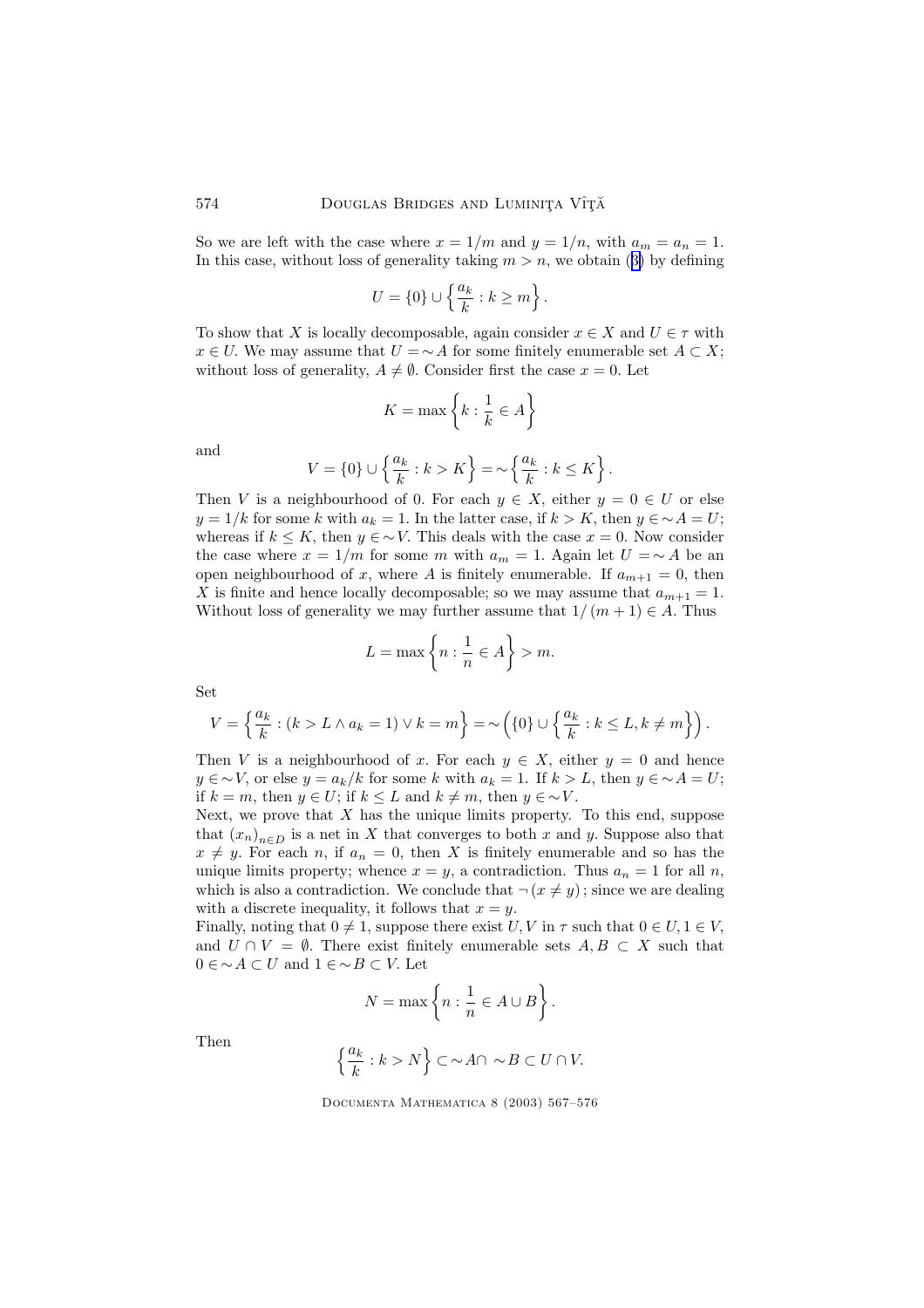<span id="page-8-0"></span>If  $a_{N+1} = 1$ , then  $U \cap V \neq \emptyset$ , a contradiction. Hence  $a_{N+1} = 0$ . ■

Acknowledgements: The authors thank the Marsden Fund of the Royal Society of New Zealand for supporting Luminita Vîtă as a Postdoctoral Research Fellow for 2001–2002.

**REFERENCES** 

- [1] Errett Bishop, Foundations of Constructive Analysis, McGraw–Hill, New York, 1967.
- [2] Errett Bishop and Douglas Bridges, Constructive Analysis, Grundlehren der Math. Wissenschaften 279, Springer–Verlag, Heidelberg–Berlin–New York, 1985.
- [3] Douglas Bridges, 'Constructive mathematics: a foundation for computable analysis', Theoretical Computer Science 219 (1–2), 95-109, 1999.
- [4] Douglas Bridges and Fred Richman, Varieties of Constructive Mathematics, London Math. Soc. Lecture Notes 97, Cambridge Univ. Press, 1987.
- [5] Douglas Bridges and Luminita Vîtă, 'Apartness spaces as a foundation for constructive topology', to appear in Ann. Pure Appl. Logic.
- [6] Douglas Bridges and Luminita Vîtă, Foundations of Constructive Topology, preprint, University of Canterbury, Christchurch, New Zealand, 2002.
- [7] Douglas Bridges, Peter Schuster, and Luminita Vîtă, 'Apartness, topology, and uniformity: a constructive view', to appear in Computability and Complexity in Analysis (Proc. Dagstuhl Seminar 01461, 11–16 November 2001), special issue of Math. Logic Quarterly, 2002.
- [8] N. D. Goodman and J. Myhill, "Choice Implies Excluded Middle", Zeit. Logik und Grundlagen der Math. 24, 461.
- [9] Peter Schuster, Luminita Vîtă, and Douglas Bridges, 'Apartness as a relation between subsets', in: Combinatorics, Computability and Logic (Proceedings of DMTCS'01, Constanta, Romania, 2–6 July 2001; C.S. Calude, M.J. Dinneen, S. Sburlan, eds.), 203–214, DMTCS Series 17, Springer– Verlag, London, 2001.
- [10] A.S. Troelstra and D. van Dalen, Constructivism in Mathematics: An Introduction (two volumes), North Holland, Amsterdam, 1988.
- [11] Luminita Vîtă and Douglas Bridges, 'A constructive theory of point–set nearness', to appear in Topology in Computer Science: Constructivity; Asymmetry and Partiality; Digitization (Proc. Dagstuhl Seminar 00231, 4-9 June 2000); R. Kopperman, M. Smyth, D. Spreen, eds.), special issue of Theoretical Computer Science.